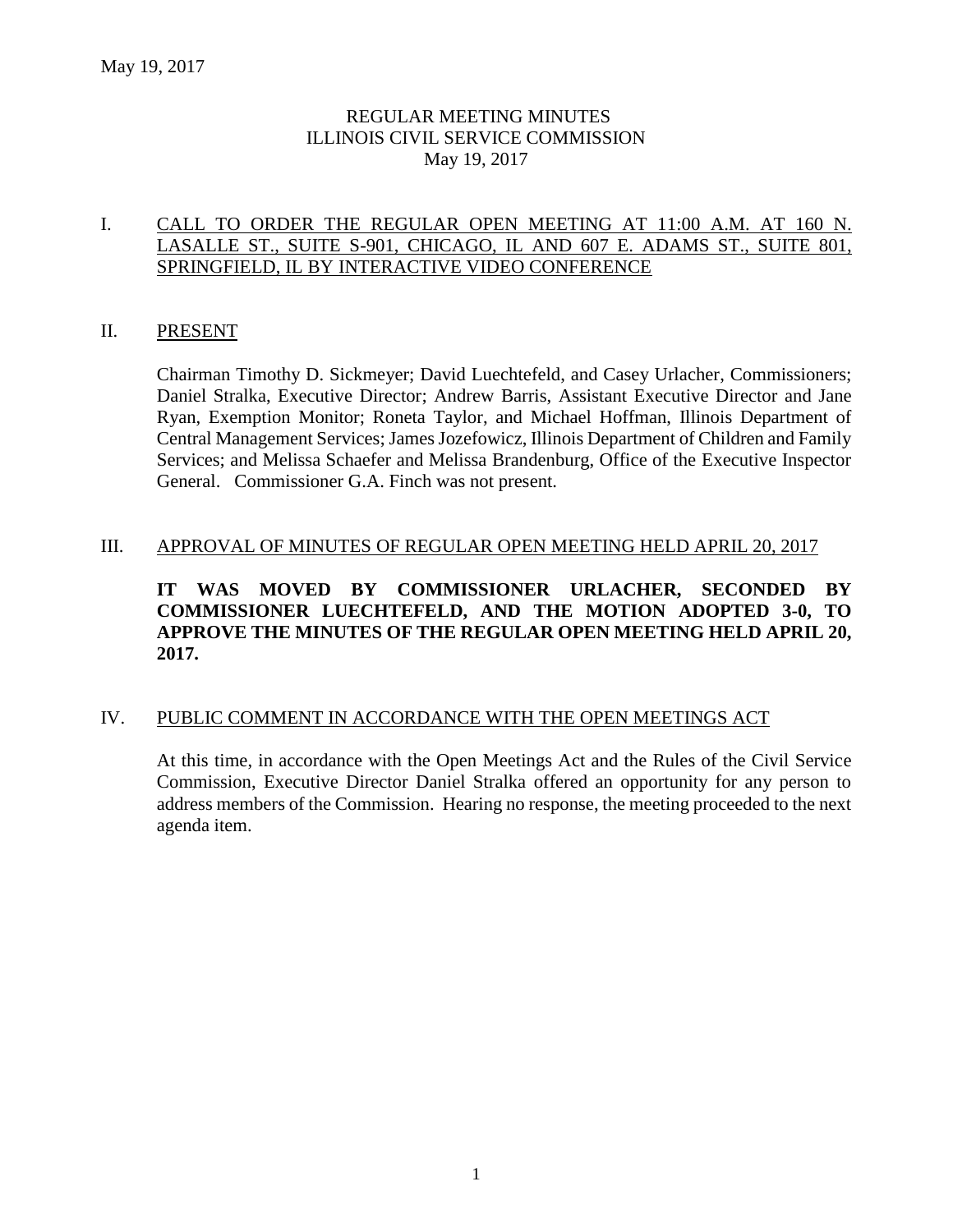#### $V<sub>1</sub>$ EXEMPTIONS UNDER SECTION  $4d(3)$  OF THE PERSONNEL CODE

# A. Report on Exempt Positions from Department of Central Management Services

| <u>Agency</u> | Total<br>Employees | Number of Exempt<br>Positions |
|---------------|--------------------|-------------------------------|
|               |                    |                               |
|               |                    |                               |
|               |                    |                               |
|               |                    |                               |
|               |                    |                               |
|               |                    |                               |
|               |                    |                               |
|               |                    |                               |
|               |                    |                               |
|               |                    |                               |
|               |                    |                               |
|               |                    |                               |
|               |                    |                               |
|               |                    |                               |
|               |                    |                               |
|               |                    |                               |
|               |                    |                               |
|               |                    |                               |
|               |                    |                               |
|               |                    |                               |
|               |                    |                               |
|               |                    |                               |
|               |                    |                               |
|               |                    |                               |
|               |                    |                               |
|               |                    |                               |
|               |                    |                               |
|               |                    |                               |
|               |                    |                               |
|               |                    |                               |
|               |                    |                               |
|               |                    |                               |
|               |                    |                               |
|               |                    |                               |
|               |                    |                               |
|               |                    |                               |
|               |                    |                               |
|               |                    |                               |
|               |                    |                               |
|               |                    |                               |
|               |                    |                               |
|               |                    |                               |
|               |                    |                               |
|               |                    |                               |
|               |                    |                               |
|               |                    |                               |
|               |                    |                               |
|               |                    |                               |
|               |                    |                               |
|               |                    |                               |
|               |                    |                               |
|               |                    |                               |
|               |                    |                               |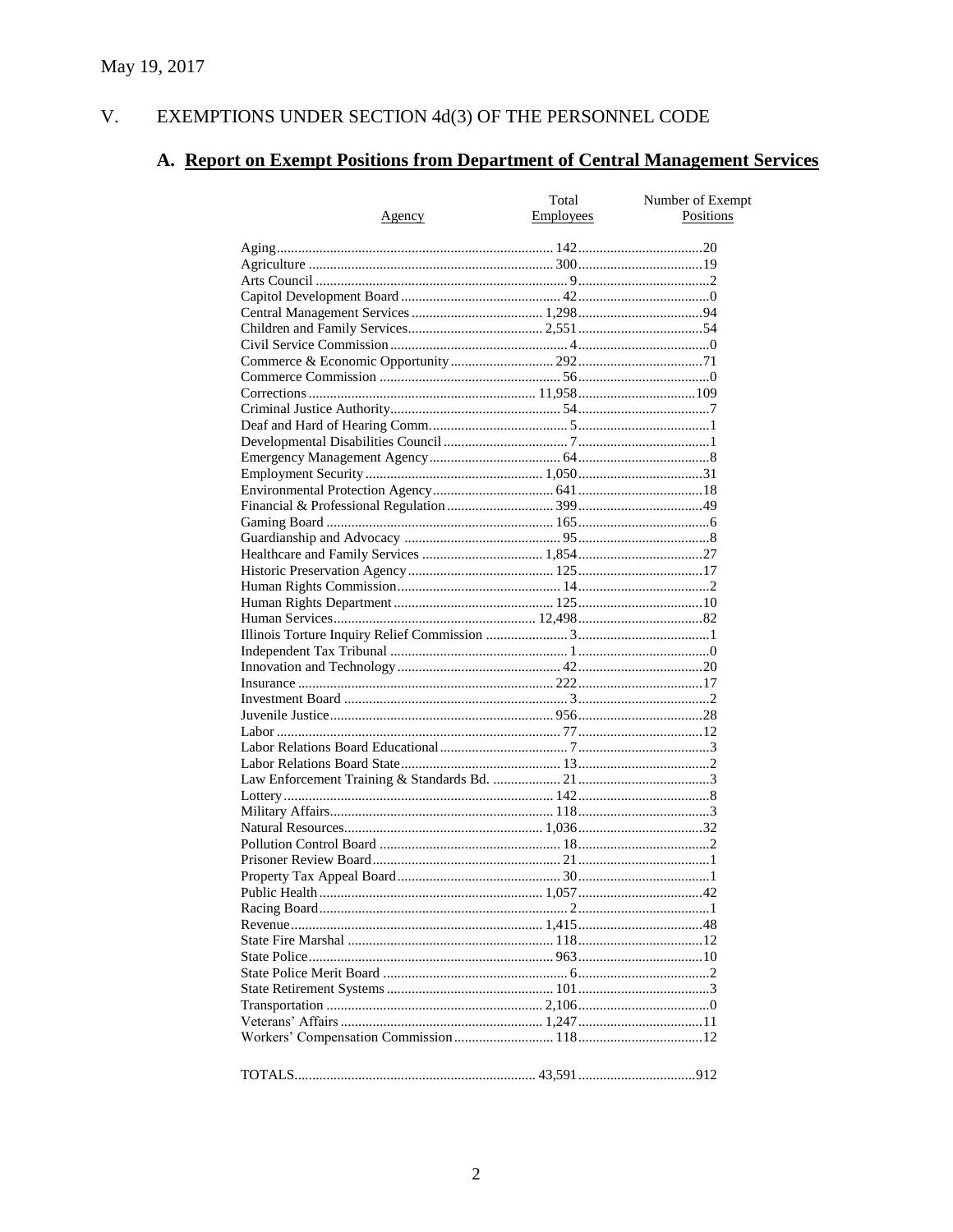### **B. Governing Rule – Section 1.142 Jurisdiction B Exemptions**

- a) The Civil Service Commission shall exercise its judgment when determining whether a position qualifies for exemption from Jurisdiction B under Section 4d(3) of the Personnel Code. The Commission will consider any or all of the following factors inherent in the position and any other factors deemed relevant to the request for exemption:
	- 1) The amount and scope of principal policy making authority;
	- 2) The amount and scope of principal policy administering authority;
	- 3) The amount of independent authority to represent the agency, board or commission to individuals, legislators, organizations or other agencies relative to programmatic responsibilities;
	- 4) The capability to bind the agency, board or commission to a course of action;
	- 5) The nature of the program for which the position has principal policy responsibility;
	- 6) The placement of the position on the organizational chart of the agency, board or commission;
	- 7) The mission, size and geographical scope of the organizational entity or program within the agency, board or commission to which the position is allocated or detailed.
- b) The Commission may, upon its own action after 30 days notice to the Director of Central Management Services or upon the recommendation of the Director of the Department of Central Management Services, rescind the exemption of any position that no longer meets the requirements for exemption set forth in subsection (a). However, rescission of an exemption shall be approved after the Commission has determined that an adequate level of managerial control exists in exempt status that will insure responsive and accountable administrative control of the programs of the agency, board or commission.
- c) For all positions currently exempt by action of the Commission, the Director of Central Management Services shall inform the Commission promptly in writing of all changes in essential functions, reporting structure, working title, work location, position title, position number or specialized knowledge, skills, abilities, licensure or certification.
- d) Prior to granting an exemption from Jurisdiction B under Section 4d(3) of the Personnel Code, the Commission will notify the incumbent of the position, if any, of its proposed action. The incumbent may appear at the Commission meeting at which action is to be taken and present objections to the exemption request.

(Source: Amended at 34 Ill. Reg. 3485, effective March 3, 2010)

\* \* \*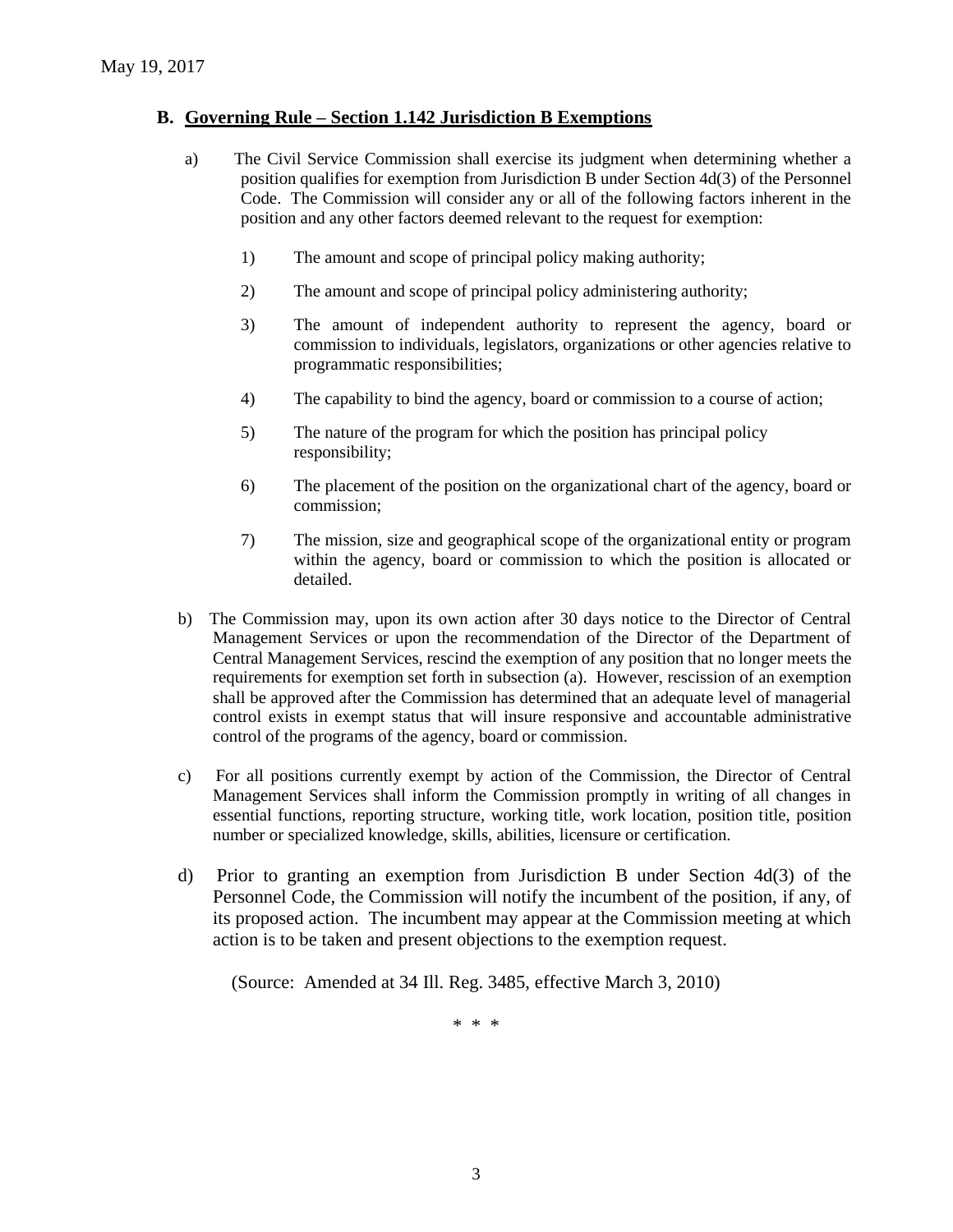# **C. No 4d(3) exemption requests submitted**

#### **D. Proposed rescissions in accordance with Section 1.142(b) of the Rules of the Civil Service Commission**

Exemption Monitor, Jane Ryan, reported that the details regarding these proposed rescissions were included in the agenda. It was Staff's position that an adequate level of managerial control would exist in exempt status for all of these proposed rescissions.

- $\triangleright$  Item D1 is the Regional Client Manager 7 for the Bureau of Property Management (BOPM) in Central Management Services (CMS). Region 7 encompasses the far southern counties of the State. On March 1, 2016, the position was relocated from Sangamon County to Champaign County. The northernmost counties covered by this position are Clinton, Marion, Richland, Lawrence, and St. Clairso Staff sent an inquiry to CMS asking for an explanation for the county change. When no response was forthcoming, the position was noticed up for proposed rescission even though it had an incumbent. It was continued in May 2016, then August and November to allow CMS an opportunity to respond to Staff concerns. CMS questioned whether this inquiry is appropriate since the home county is not related to the duties and responsibilities that support its continued exemption. Commission Staff believes there is no limitation on its responsibility to initiate an inquiry into the continued eligibility for exemption of any position. On May 15, 2017, CMS indicated this position was moved to Champaign to accommodate the selected candidate. While most Transaction Manager positions are located in either Sangamon or Cook County rather than the counties they serve, there does not appear to be any modification to the programmatic responsibilities qualifying for exemption. Therefore, Staff recommended denial of this proposed rescission.
- $\triangleright$  Items D2-5 are Transactions Manager positions that were also noticed up for proposed rescission in May 2016 because they were all vacant and Staff had concerns that there was overlap with the seven exempt Regional Client Manager positions. Like Item D1, these four Transactions positions were also continued since that time to allow CMS time to respond. There was a meeting with the Director of CMS in August 2016 who indicated to Staff CMS would be preparing a response. The only written response until recently consisted of clarifications to the job descriptions of the seven Regional Client Manager positions. It appears this is what CMS believed the Commission was seeking. A meeting in April 2017 with Director Hoffman, Chairman Sickmeyer and Staff allowed discussion that CSC Staff was taking a much broader review of the exempt positions in this program area. This is in accordance with the Commission's May 2016 directive to review the Bureau of Property Management's exempt structure and report back to the Commission. CMS responded on May 15, 2017 that the Transactions Managers handle the actual leases and the Client Managers handle the operational aspects of the buildings. The Client Managers perform walk-throughs, direct contractors, etc. There continues to be verbiage in the position descriptions regarding transactions in both the Transactions Manager positions and the Client Manager positions. The CMS response did not specifically address the possible overlap.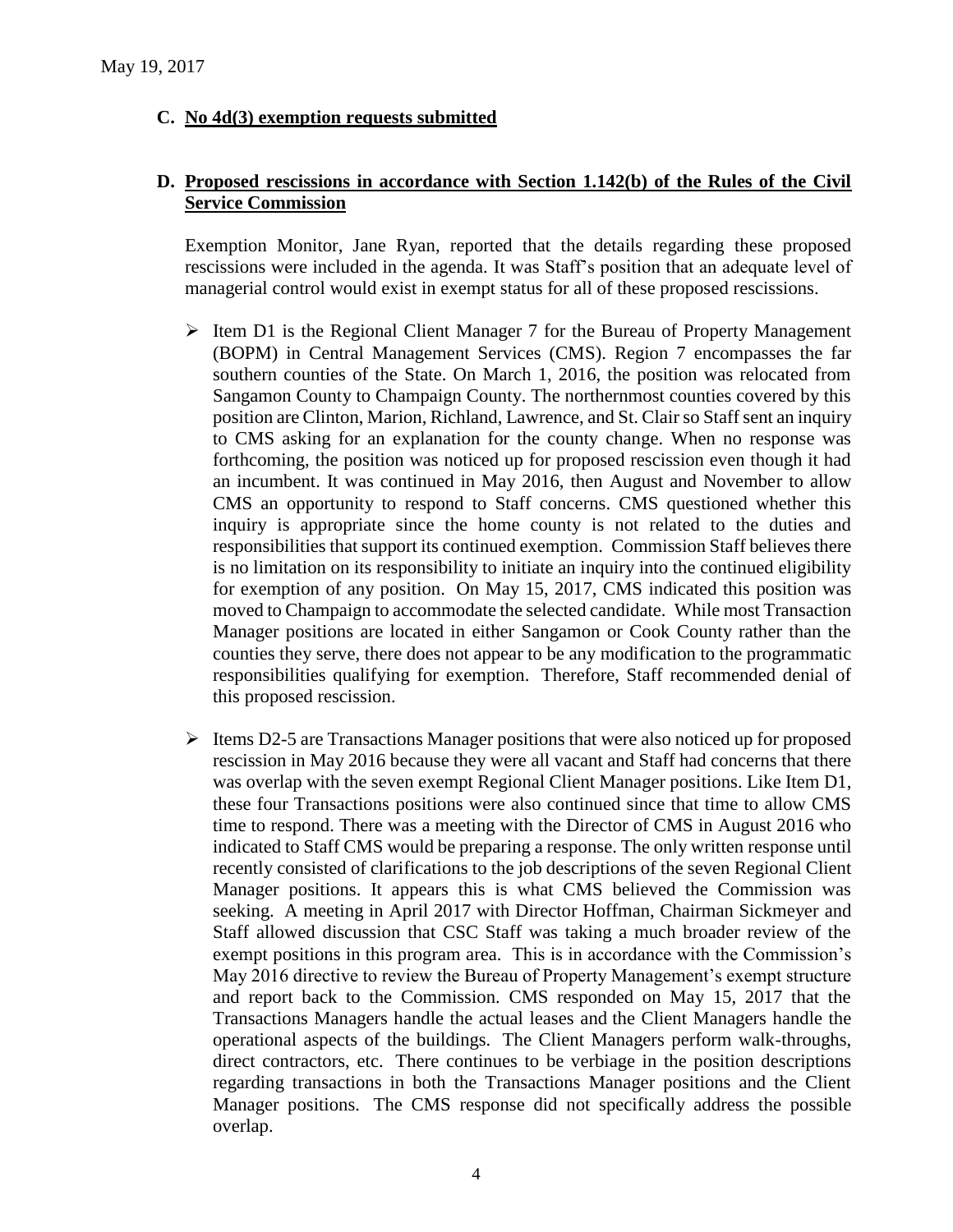In the interim, a new Deputy Director for the Bureau of Property Management has been appointed. There was consensus at the April meeting that Staff recommend denying these proposed rescissions while the new Deputy Director has the opportunity to evaluate the organizational structure. Staff will follow up with CMS in the next 90- 120 days after which it will report its findings and recommendations back to the Commission. It was also noted that CMS has since filled two of the four vacant Transactions positions.

 $\triangleright$  Item D6 was originally placed on the agenda in November 2016 based on a significant change to the CMS 104 position description from the one submitted in connection with approval of its 4d(3) exemption. This exemption request was originally submitted by CMS in 2011 and granted in order to address a number of recommendations made by the Auditor General on fleet management. This position was to oversee the implementation of new programs and improved management practices in that regard. It apparently completed these by 2013 at which time a clarified position description was submitted removing fleet management responsibilities and substituting policy advisor responsibilities in the program areas of BOPM, Agency Services and the Bureau of Communication & Computer Services (BCCS). Due to a significant change in responsibilities, this position should have been submitted for reconsideration of its exempt status at that time. That would have been in conformance with the Auditor General's recommendation to the Commission in 2010 that they should work with CMS to ensure exempt positions are being used as presented at the time an exemption request is approved. It must also be noted that Staff will renew its efforts to identify clarified positions that have extensive changes substantially different than the responsibilities as presented at the time the exemption was granted. When such positions are identified, they will be brought back before the Commission to consider if continued exemption is warranted.

This position clearly has been changed to an extent requiring additional review by the Commission. However, Staff has reviewed the new responsibilities and finds that the position performs duties including "…determines policy to control Agency Services, Bureau of Communication & Computer Services and Bureau of Property Management…Develops policy and recommends solutions as a result of audit findings or changes mandated by legislation, rules and regulations, state and federal laws, and/or the Director. Acts Authoritatively on policy making issues…Serves as the Assistant Director for the Department in the absence of the Assistant Director…directs and controls implementation of program policy…" While BCCS is to be phased out and merged into the Department of Innovation & Technology (DoIT), the position still appears to quality for exemption. Therefore, Staff recommended denial of this proposed rescission.

 $\triangleright$  Item D7 was first placed on the November 2016 agenda due to the formation of DoIT and the need to review overlapping functions. CMS requested this be continued to February 2017 and, in February 2017, the Commission further continued discussion to the May 2017 agenda. CMS indicated the duties are accurate but did not address the potential duplication of duties. However, Staff has overall concerns about overlapping functions with the creation of DoIT. This position indicated principal policy authority over the Information Management Division of the Bureau of Strategic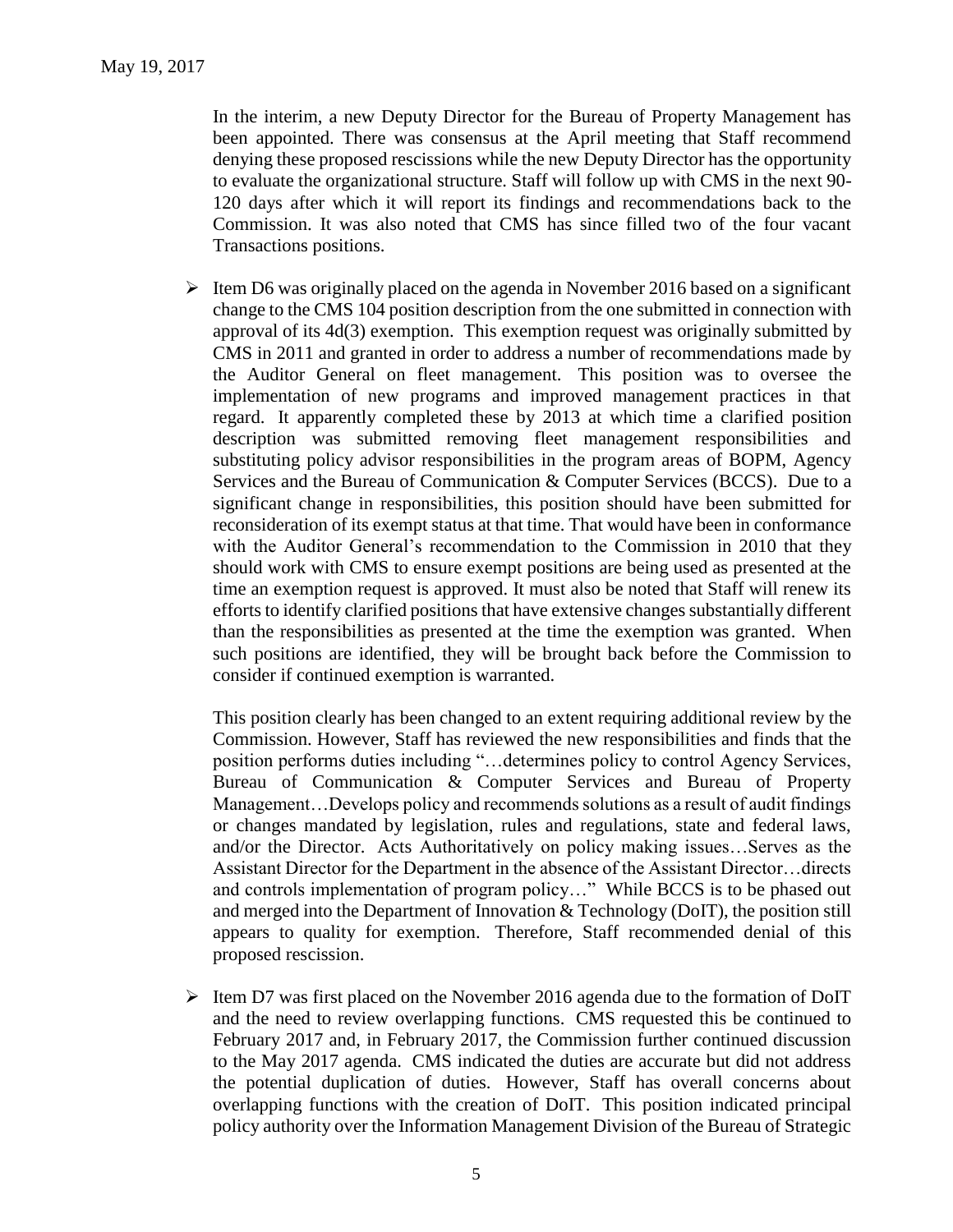Sourcing. In discussions regarding the creation of DoIT (see Minutes and addendum from May 20, 2016), Commission Staff indicated a need to address overlapping functions with assurances given that DoIT would absorb these positions or take other appropriate action. Based on those representations, it is Staff's position that there should not be any Chief Information Officers (CIO) or comparable positions outside of those in DoIT. Staff believes reviewing this position and other similar positions in November 2017 is advisable. This will allow sufficient time for legislative transfers to occur and full operations of DoIT be in place. At that time, Staff will conduct a thorough review of multiple agency positions impacted by DoIT. Staff recommended denial of this proposed rescission at this time. This is due to the Commission's practice of not continuing items through to the next fiscal year. Annual report numbers are skewed if not addressed in the same fiscal year.

# **IT WAS MOVED BY COMMISSIONER URLACHER, SECONDED BY COMMISSIONER LUECHTEFELD, AND THE MOTION ADOPTED 3-0 TO DENY THE RESCISSION OF 4d(3) EXEMPTION FOR THE FOLLOWING POSITIONS:**

- **D1. Region 7 Property Manager (CMS)**
- **D2. Property Manager-Transactions-Central and South Regions (CMS)**
- **D3. Property Management, Transactions & Property Administration (CMS)**
- **D4. Property Management, Transactions-Chicago and North Regions (CMS)**
- **D5. Property Management, Transactions and Property Administration Real Property (CMS)**
- **D6. Policy Advisor-Agency Services BCCS/BOPM (CMS)**
- **D7. BOSS, Chief Information Officer (CMS)**

Exemption Monitor, Jane Ryan, reported that:

- $\triangleright$  Item D8 was placed on the agenda after seeking updated information to the position description dated April 5, 1993. The Department of Employment Security does not object to rescission of this position's exemption. Therefore, Staff recommended approval of this proposed rescission.
- $\triangleright$  Item D9 was placed on the agenda due to an extended vacancy. The Gaming Board has historically utilized this position and another for a sworn officer depending upon the appointee's status of sworn or non-sworn. The Gaming Board does not object to the rescission of this position's exemption. Therefore, Staff recommended approval of this proposed rescission.
- $\triangleright$  Item D10 was placed on the agenda due to an extended vacancy. The position is the Manager of Chicago Operations for the Department of Natural Resources (DNR) which has been vacant since January 2015. DNR has seven 4d(3) exempt positions in Cook County. The original exemption was granted for functions involving agency operations in Northeastern Illinois in June 2003 and no changes have been made to the position since the original exemption. The anticipated sale of the Thompson Center will impact the location of this position. DNR indicated they will be making significant changes to the position description and will seek reinstatement of the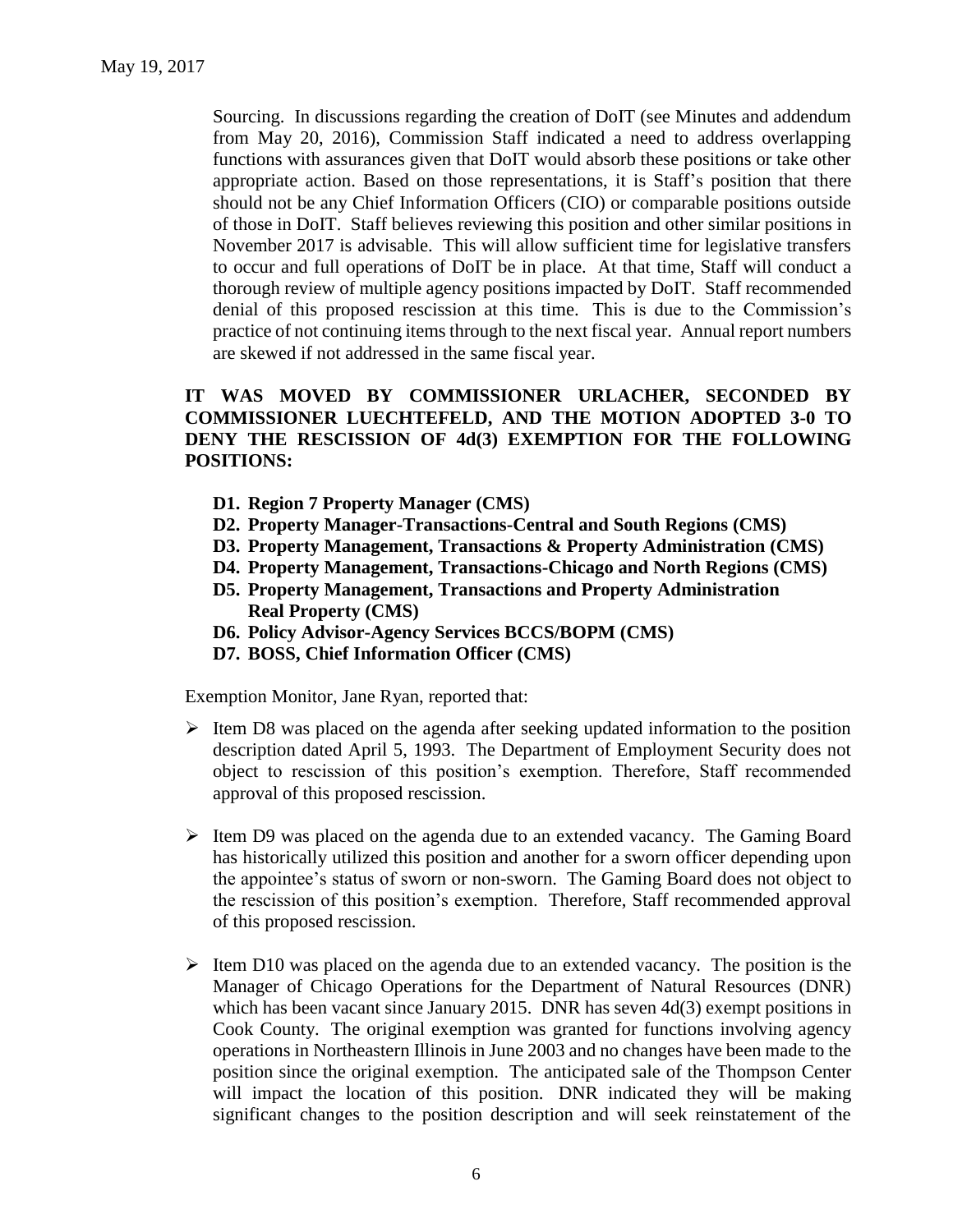exemption if they believe it qualifies once they have finalized those revisions and have a more certain time frame and location. Therefore, Staff recommended approval of this proposed rescission.

 $\triangleright$  Item D11 was placed on the agenda due to an extended vacancy. The Regional Health Officer in Peoria County has been vacant since 2015 according to the Department of Public Health. The agency has no objection to rescission of this exemption. Therefore, Staff recommended approval of this proposed rescission.

# **IT WAS MOVED BY COMMISSIONER URLACHER, SECONDED BY COMMISSIONER LUECHTEFELD, AND THE MOTION ADOPTED 3-0 TO RESCIND THE 4d(3) EXEMPTION OF THE FOLLOWING POSITIONS:**

#### **D8. Human Resources (DES)**

- **D9. Policy Advisor, Investigations & Legislation (Gaming)**
- **D10. Manager, Chicago Operations (DNR)**
- **D11. Regional Health Officer, Peoria (DPH)**

### **The following proposed 4d(3) exemption rescissions were denied on May 19, 2017:**

| <b>Item</b>    | <b>Position Number</b> | Agency     | <b>Functional Title</b>                                                         |
|----------------|------------------------|------------|---------------------------------------------------------------------------------|
| D <sub>1</sub> | 40070-37-60-010-07-01  | <b>CMS</b> | <b>Regional Client Manager 7</b>                                                |
| D2             | 40070-37-62-300-00-01  | <b>CMS</b> | Property Manager, Transactions - Central<br>and South                           |
| D <sub>3</sub> | 40070-37-62-000-00-01  | <b>CMS</b> | Property Management, Transactions &<br><b>Property Administration</b>           |
| D <sub>4</sub> | 40070-37-62-200-00-01  | <b>CMS</b> | Property Mgmt., Transactions, Chicago &<br><b>North Regions</b>                 |
| D <sub>5</sub> | 40070-37-62-400-00-01  | <b>CMS</b> | Property Mgmt., Transactions & Property<br><b>Administration, Real Property</b> |
| D6             | 40070-37-00-020-00-01  | <b>CMS</b> | Policy Advisor (Agency<br>Services/BCCS/BOPM)                                   |
| D7             | 40070-37-41-100-00-01  | <b>CMS</b> | BOSS, Chief Information Officer                                                 |

#### **The following 4d(3) exemptions were rescinded on May 19, 2017:**

| <b>Item</b>    | <b>Position Number</b>                  | Agency     | <b>Functional Title</b>                            |
|----------------|-----------------------------------------|------------|----------------------------------------------------|
| D <sub>8</sub> | $ 37015 - 44 - 00 - 000 - 11 - 03 $     | <b>DES</b> | <b>Human Resources</b>                             |
| D <sub>9</sub> | 40070-50-69-000-20-01                   | Gaming     | Policy Advisor, Investigations $\&$<br>Legislation |
|                | D <sub>10</sub>   37015-12-00-000-40-01 | <b>DNR</b> | Manager, Chicago Operations                        |
| D11            | $ 40070-20-06-202-00-21 $               | <b>DPH</b> | Regional Health Officer, Peoria                    |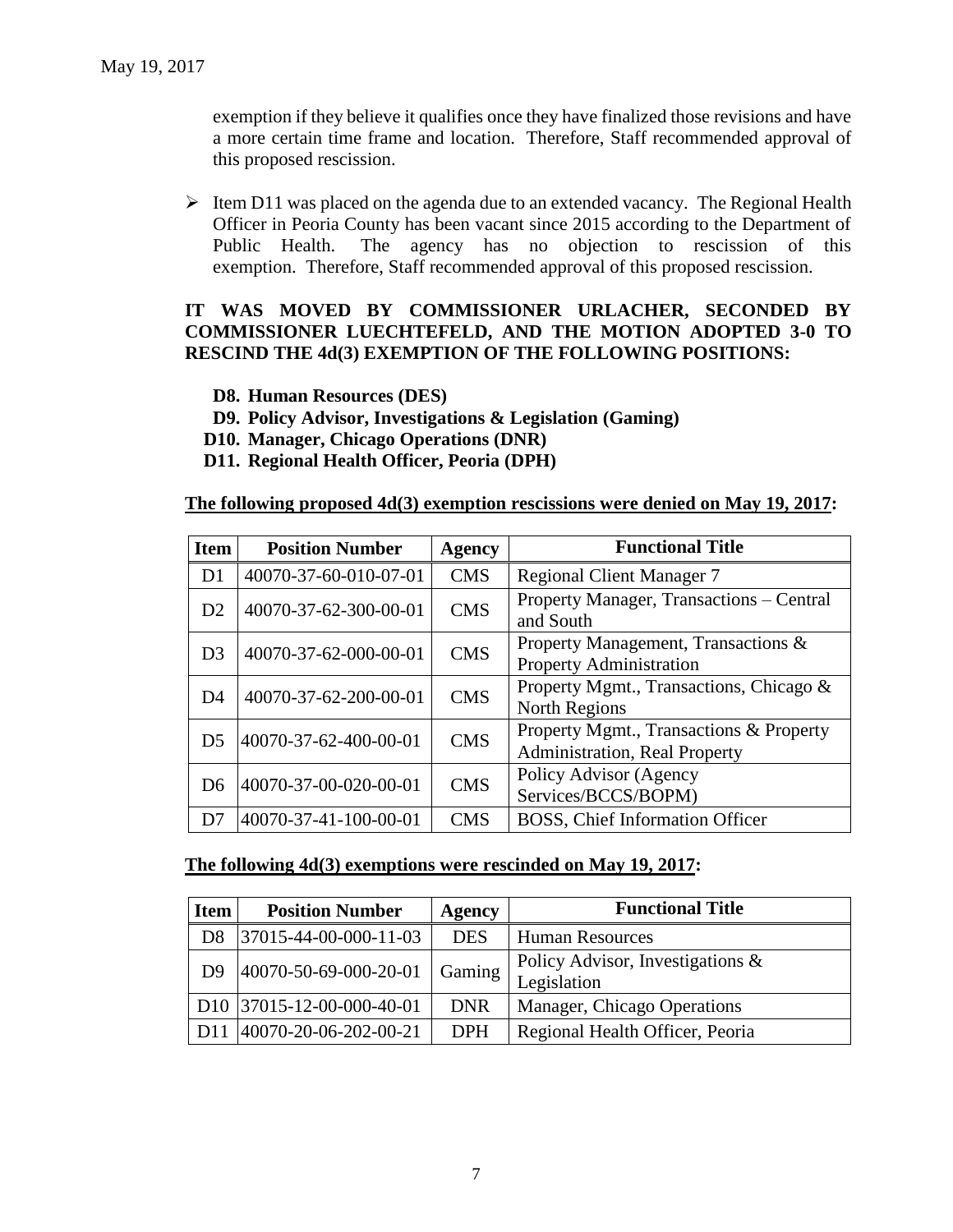# VI. CLASS SPECIFICATIONS

#### **A. Governing Rule – Section 1.45 Classification Plan**

The Commission will review the class specifications requiring Commission approval under the Classification Plan and will approve those that meet the requirements of the Personnel Code and Personnel Rules and conform to the following accepted principles of position classification:

- a) The specifications are descriptive of the work being done or that will be done;
- b) Identifiable differentials are set forth among classes that are sufficiently significant to permit the assignment of individual positions to the appropriate class;
- c) Reasonable career promotional opportunities are provided;
- d) The specifications provide a reasonable and valid basis for selection screening by merit examinations;
- e) All requirements of the positions are consistent with classes similar in difficulty, complexity and nature of work.

### **B. None submitted**

# **IT WAS MOVED BY COMMISSIONER URLACHER, SECONDED BY COMMISSIONER LUECHTEFELD, AND THE MOTION ADOPTED 3-0 TO DISAPPROVE ANY CLASS SPECIFICATIONS RECEIVED BY THE COMMISSION STAFF NOT CONTAINED IN THIS AGENDA TO ALLOW ADEQUATE STUDY.**

#### VII. PERSONNEL RULES

# **A. Civil Service Commission Governing Rule – Section 1.310 Personnel Rules**

The Commission has power to disapprove new rules or amendments to existing rules submitted by the Director of Central Management Services. Such proposed new rules or amendments of existing rules submitted to the Commission shall be accompanied by a report of proceedings attending the prior public hearing required by law with respect to them. If the Commission does not disapprove new rules or any amendment to existing rules within 30 days following the receipt from the Director of Central Management Services, the new rules or amendments have the force and effect of law after filing by the Director with the Secretary of State.

#### **B. None submitted**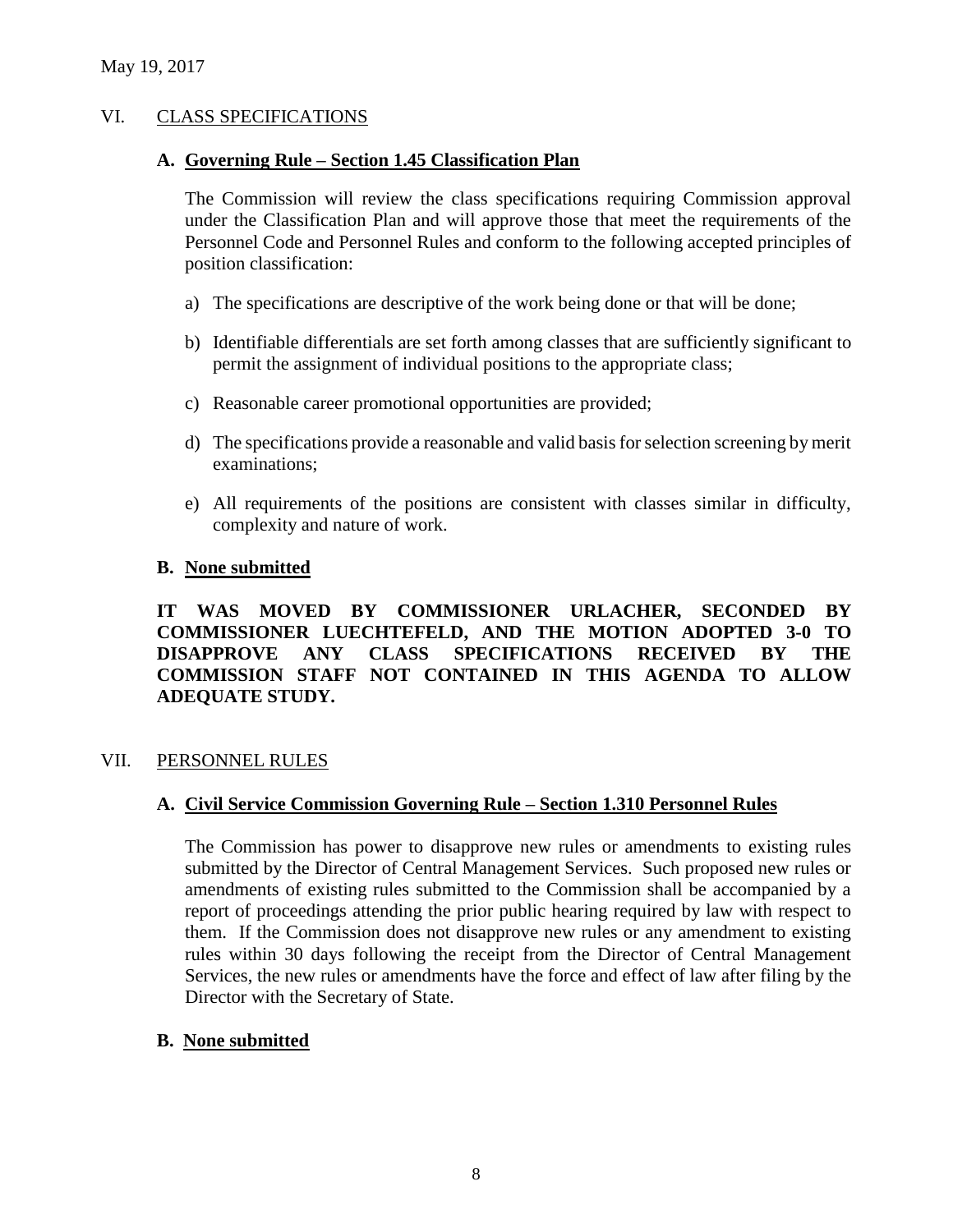**IT WAS MOVED BY COMMISSIONER URLACHER, SECONDED BY COMMISSIONER LUECHTEFELD, AND THE MOTION ADOPTED 3-0 TO DISAPPROVE ANY AMENDMENTS TO PERSONNEL RULES RECEIVED BY THE COMMISSION STAFF BUT NOT CONTAINED IN THIS AGENDA TO ALLOW ADEQUATE STUDY.** 

#### VIII. MOTION TO CLOSE A PORTION OF THE MEETING

**IT WAS MOVED BY COMMISSIONER URLACHER, SECONDED BY COMMISSIONER LUECHTEFELD, AND BY ROLL CALL VOTE THE MOTION ADOPTED 3-0 TO CLOSE A PORTION OF THE MEETING PURSUANT TO SUBSECTIONS 2(c)(1), 2(c)(4), AND 2(c)(11) OF THE OPEN MEETINGS ACT.**

| <b>SICKMEYER</b> | YES        | <b>FINCH</b>    |      |
|------------------|------------|-----------------|------|
| LUECHTEFELD      | <b>YES</b> | <b>URLACHER</b> | YES. |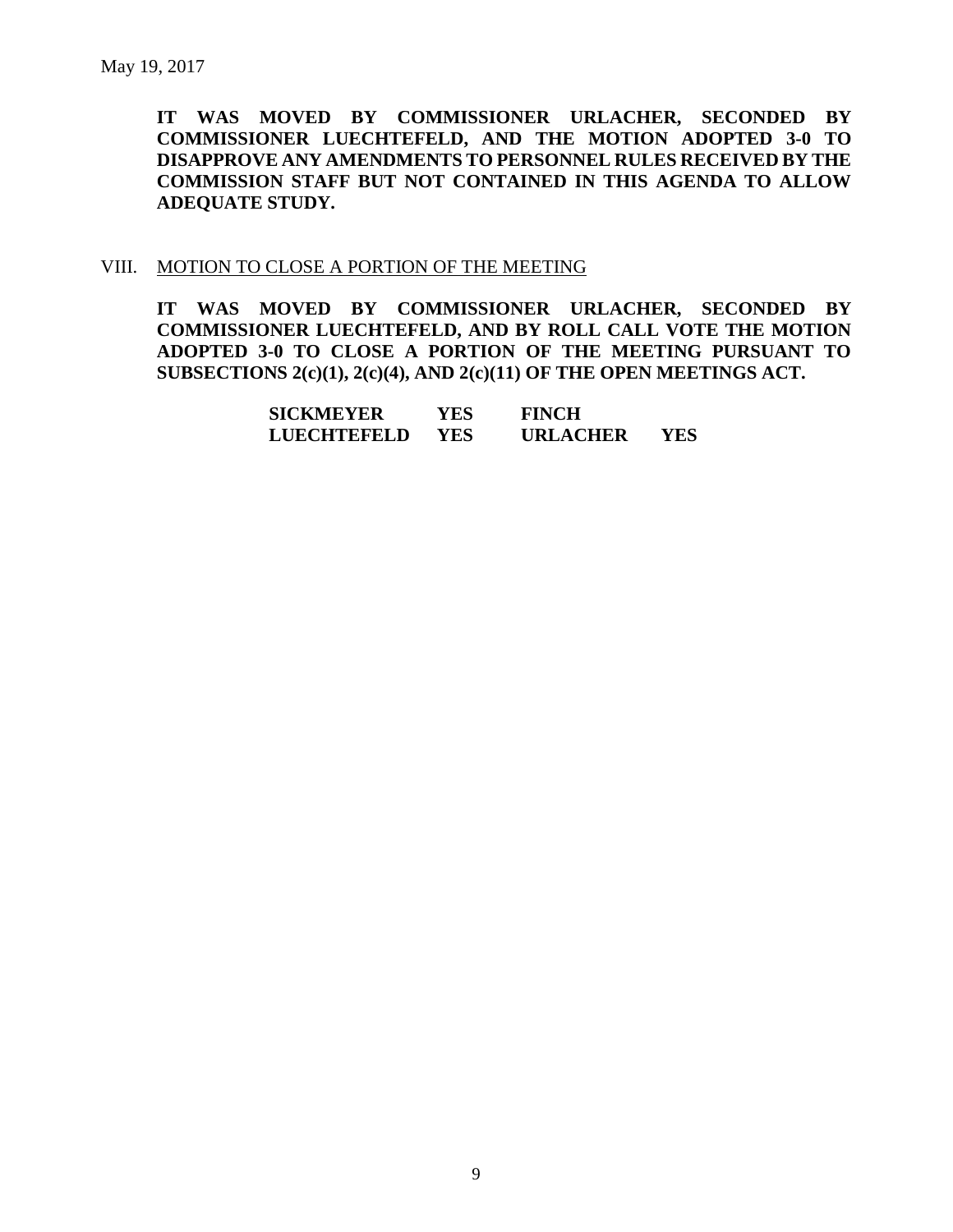#### IX. RECONVENE THE OPEN MEETING

Upon due and proper notice, the regular open meeting of the Illinois Civil Service Commission was reconvened at 160 N. LaSalle St., Suite S-901, Chicago, IL and 607 E. Adams St., Suite 801, Springfield, IL by interactive video conference at 11:42 a.m.

#### PRESENT

Chairman Timothy D. Sickmeyer; David Luechtefeld and Casey Urlacher, Commissioners; Daniel Stralka, Executive Director; Andrew Barris, Assistant Executive Director and Jane Ryan, Exemption Monitor; and James Jozefowicz, Illinois Department of Children and Family Services.

#### X. NON-MERIT APPOINTMENT REPORT

Set forth below is the number of consecutive non-merit appointments made by each agency as reported by Central Management Services. Executive Director Stralka noted that Staff recently spoke with our agency contact at the Department of Innovation and Technology to identify someone who can assist in breaking this report down so the Commission can be assured it is providing accurate information. There has yet to be a response.

| Agency                                  |          | $3/31/17$ 4/30/17 4/30/16 |    |
|-----------------------------------------|----------|---------------------------|----|
| Agriculture                             | 0        | 1                         | 1  |
| <b>Central Management Services</b>      | $\Omega$ | 3                         | 6  |
| <b>Children and Family Services</b>     | 0        | 1                         | 1  |
| Commerce and Economic Opportunity       | 0        | 1                         | 0  |
| <b>Emergency Management Agency</b>      | 0        | $\mathbf{0}$              |    |
| <b>Employment Security</b>              | 0        | 0                         | 3  |
| Financial and Professional Regulation   | 0        | 1                         | 1  |
| Guardianship and Advocacy               | 0        | 1                         | 0  |
| <b>Healthcare and Family Services</b>   | 0        | 6                         | 6  |
| <b>Historic Preservation Agency</b>     | 0        | 0                         |    |
| <b>Human Services</b>                   |          | 14                        | 17 |
| Insurance                               | 0        | 0                         |    |
| Juvenile Justice                        | 0        | 1                         | 0  |
| <b>Natural Resources</b>                | 2        | 9                         | 18 |
| Property Tax Appeal Board               | $\theta$ | 1                         | 0  |
| Revenue                                 | 0        | 1                         | 0  |
| <b>State Fire Marshal</b>               | 0        | $\overline{2}$            | 0  |
| <b>State Police</b>                     | 0        | 1                         | 1  |
| <b>State Retirement Systems</b>         | 0        | $\mathbf{0}$              | 6  |
| Transportation                          | 18       | 0                         | 1  |
| Veterans' Affairs                       | 0        | $\overline{2}$            | 0  |
| <b>Workers' Compensation Commission</b> | 0        | 0                         |    |
| <b>Totals</b>                           | 21       | 45                        | 65 |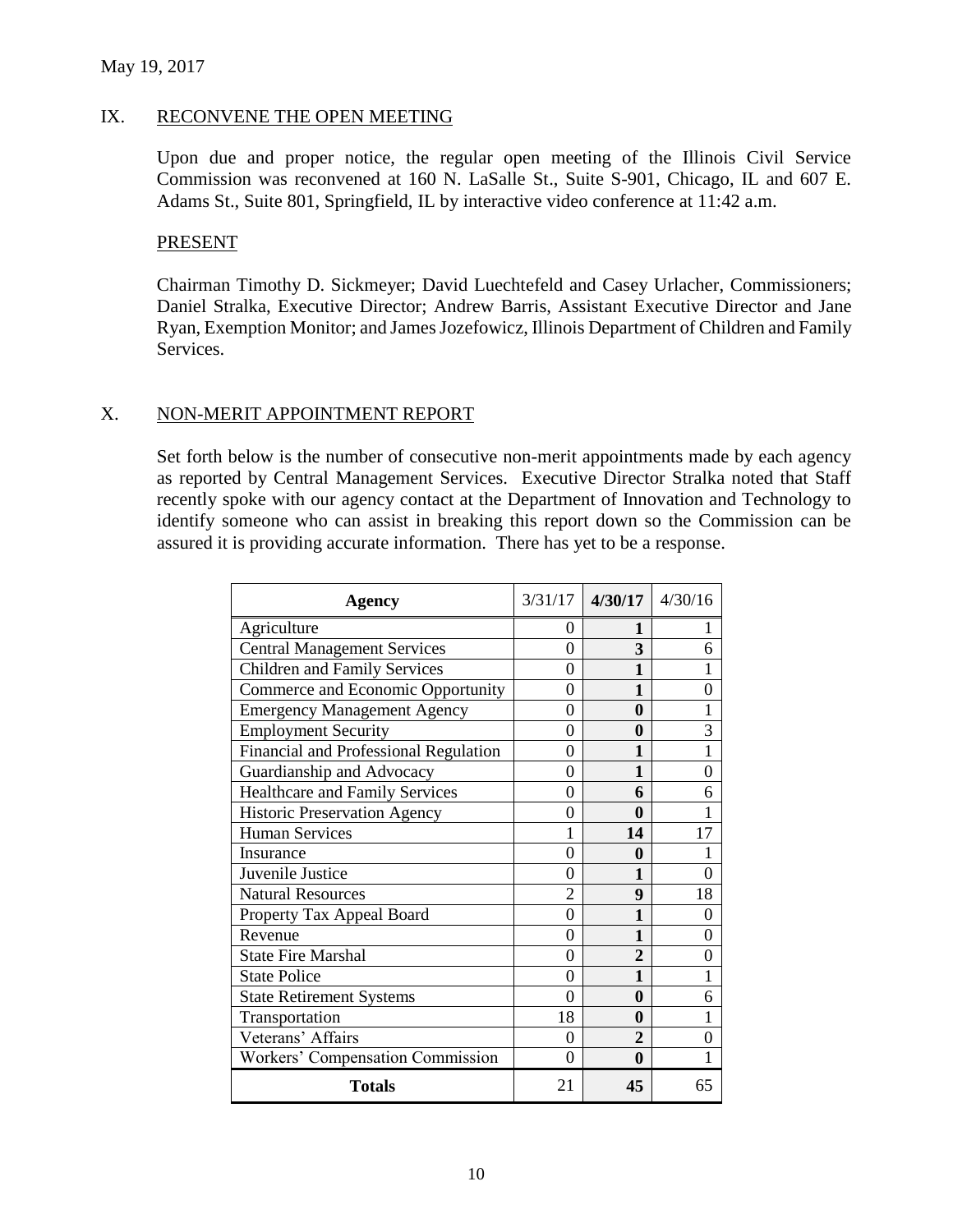#### XI. PUBLICLY ANNOUNCED DECISIONS RESULTING FROM APPEALS

#### **DA-17-17**

| Employee    | Diana Rapaport                                      | <b>Appeal Date</b> | 10/07/16               |
|-------------|-----------------------------------------------------|--------------------|------------------------|
| Agency      | <b>Children &amp; Family Services Decision Date</b> |                    | 05/05/17               |
| Appeal Type | Discharge                                           | Proposal for       | 60-day suspension plus |
| ALJ         | <b>Andrew Barris</b>                                | Decision           | duration of suspension |
|             |                                                     |                    | pending discharge.     |

**IT WAS MOVED BY COMMISSIONER URLACHER, SECONDED BY COMMISSIONER LUECHTEFELD, AND BY ROLL CALL VOTE OF 3-0 THE MOTION ADOPTED TO AFFIRM AND ADOPT THE PROPOSAL FOR DECISION OF THE ADMINISTRATIVE LAW JUDGE THAT THE PARTIALLY PROVEN CHARGES WARRANT A 60-DAY SUSPENSION PLUS DURATION OF THE SUSPENSION PENDING DISCHARGE FOR THE REASONS SET FORTH IN THE PROPOSAL FOR DECISION DATED MAY 5, 2017.**

| <b>SICKMEYER</b>   | YES. | <b>FINCH</b>    |     |
|--------------------|------|-----------------|-----|
| <b>LUECHTEFELD</b> | YES. | <b>URLACHER</b> | YES |

#### **DA-28-17**

| Employee    | Michael K. Whitmore  | <b>Appeal Date</b> | 12/21/16             |
|-------------|----------------------|--------------------|----------------------|
| Agency      | Human Services       | Decision Date      | $\parallel$ 05/04/17 |
| Appeal Type | Discharge            | Proposal for       | Discharge upheld.    |
| <b>ALJ</b>  | <b>Andrew Barris</b> | Decision           |                      |

**IT WAS MOVED BY COMMISSIONER URLACHER, SECONDED BY COMMISSIONER LUECHTEFELD, AND BY ROLL CALL VOTE OF 3-0 THE MOTION ADOPTED TO AFFIRM AND ADOPT THE PROPOSAL FOR DECISION OF THE ADMINISTRATIVE LAW JUDGE TO UPHOLD THE DISCHARGE FOR THE REASONS SET FORTH IN THE PROPOSAL FOR DECISION DATED MAY 4, 2017.**

| <b>SICKMEYER</b>   | YES | <b>FINCH</b>    |     |
|--------------------|-----|-----------------|-----|
| <b>LUECHTEFELD</b> | YES | <b>URLACHER</b> | YES |

#### XII. STAFF REPORT

Executive Director Daniel Stralka reported:

 Commissioner Urlacher and Chairman Sickmeyer were both recently reappointed to new terms expiring March 1, 2023.